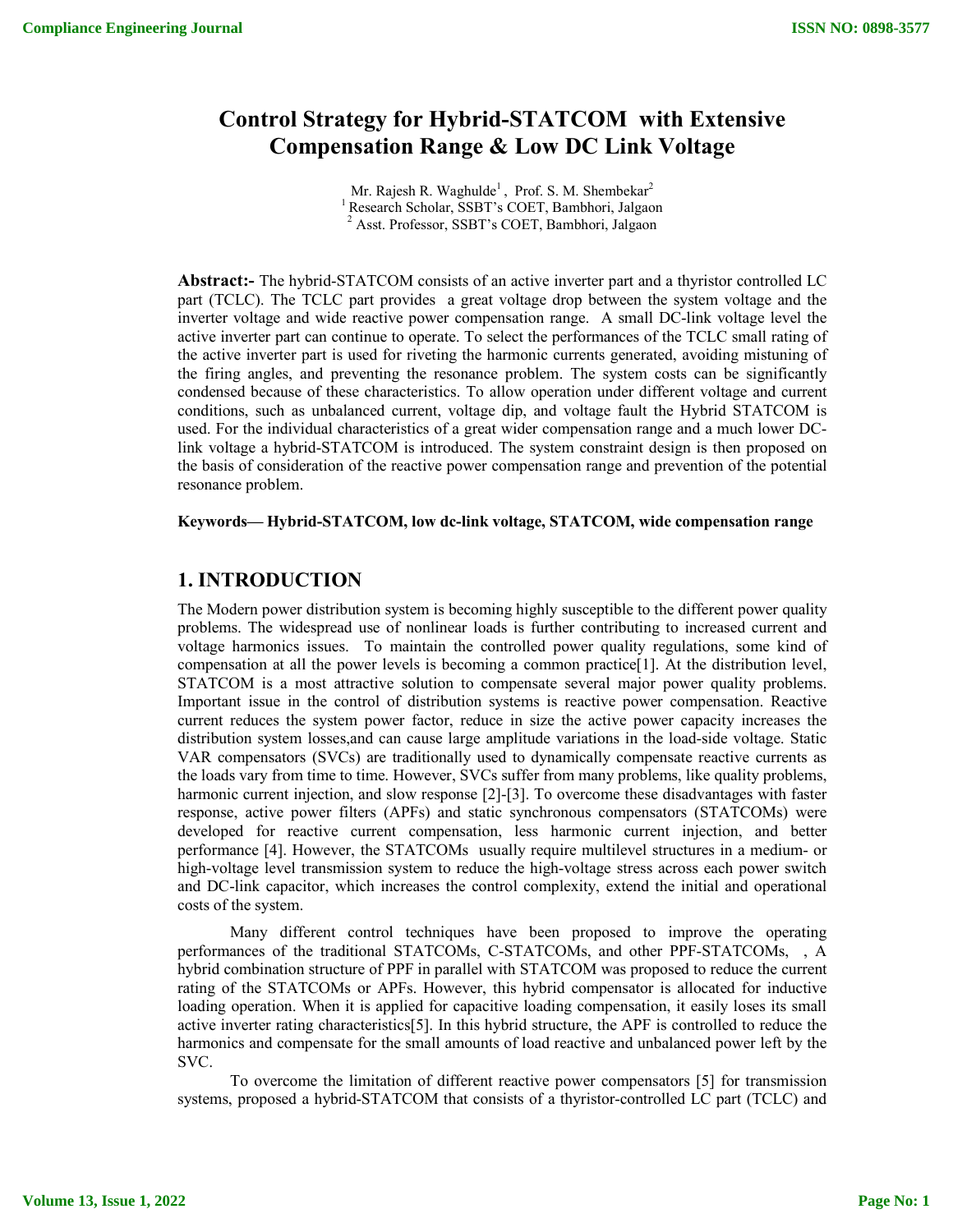an active inverter part, as shown in Figure. 1. The TCLC part provides a large voltage drop between the system voltage and the inverter voltage so that the active inverter part and wide reactive power compensation range can continue to operate at a low DC-link voltage level[6]. By absorbing the harmonic currents generated by the TCLC part, avoiding mistuning of the firing angles, and preventing the resonance problem the small rating of the active inverter part is used[7]. contributions of this paper are summarized as follows:

A hybrid-STATCOM is proposed, with the distinctive characteristics of a much wider compensation range than C-STATCOM and other series-type PPF-STATCOMs and a much lower DC-link voltage than traditional STATCOM and other parallel-connected hybrid STATCOM[7][8].

To provide a clear view of the advantages of hybrid-STATCOM in comparison with traditional STATCOM V-I characteristic is analyzed. This parameter design method is proposed based on prevention of the potential resonance problem, and avoidance of mistuning of firing angle and consideration of the reactive power compensation range.

A hybrid-STATCOM is proposed, with the distinctive characteristics of a much wider compensation range than C-STATCOM and other series-type PPF-STATCOMs and a much lower DC-link voltage than traditional STATCOM and other parallel-connected hybrid STATCOMs

The advantages of hybrid-STATCOM in comparison with traditional STATCOM and V-I characteristic is analyzed in this paper. This parameter design method is proposed based on prevention of the potential resonance problem, and avoidance of mistuning of firing angle and consideration of the reactive power compensation range[9].

A new control strategy for hybrid-STATCOM is proposed to synchronize the TCLC part and the active inverter part for reactive power compensation under different voltage and current conditions, like unbalanced current, voltage fault, and voltage dip. After simulation and experimental results, the wide compensation range and low dc-link voltage characteristics and the dynamic performance of Hybrid STATCOM will prove .

Hybrid STATCOM offers lower total losses, superior eventuality handling and easy extension of dynamic range,

### **2. CIRCUIT CONFIGURATION OF THE HYBRID-STATCOM**

The circuit description of hybrid-STATCOM is shown in Figure. 1, in which the "x" stands for phase a, b, and c. The source and load voltages are  $V_{sx}$  and  $V_{x}$  are; isx,  $i_{Lx}$ , and  $i_{cx}$  are the source, load, and compensating currents, correspondingly.  $L<sub>s</sub>$  is the transmission line impedance. With TCLC and an active inverter part the hybrid-STATCOM is made . The TCLC affords inductive and capacitive reactive power repayment range which is controlled by means of the firing angles of the thyristors[1]. It provides a large reactive power compensation range and a large voltage drop between the system voltage and the inverter voltage so that the active inverter part may continue to operate at a low DC-link voltage level. The active inverter component consists of a voltage source inverter with a DC-link capacitor Cdc, and the small rating active inverter component is used to enhance the overall performance of the TCLC part. The small score of the active inverter part is used to enhance the performances of the TCLC component via soaking up the harmonic currents generated with the aid of the TCLC element, heading off mistuning of the firing angles, and preventing the resonance problem.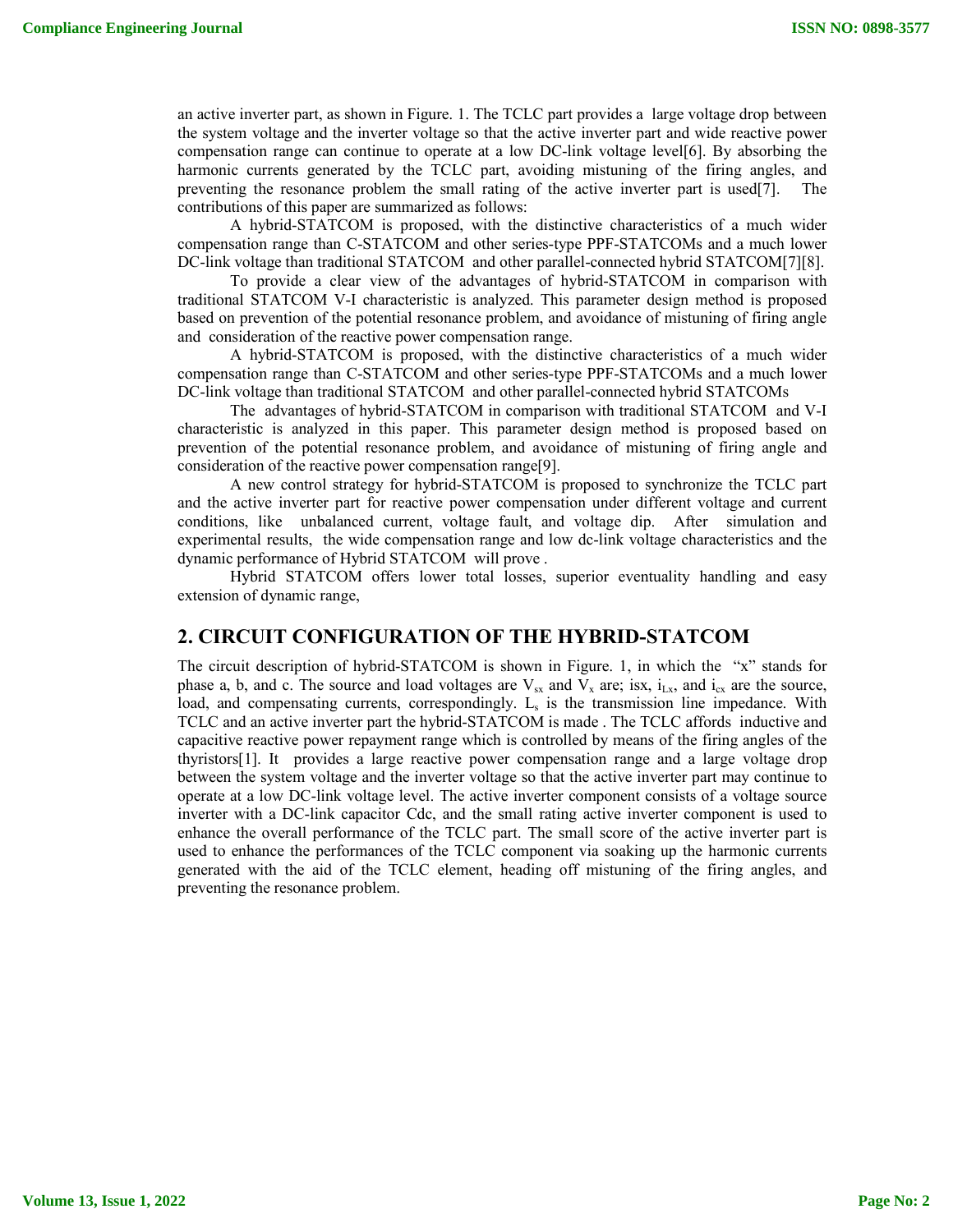

**Figure 1: Circuit configuration of the hybrid-STATCOM**

### **3. CONTROL STRATEGY OF HYBRID STATCOM**

### **A. TCLC part control**

To enhance its response time, the TCLC part manage is based totally at the instant pq theory [10]. The TCLC part is on the whole used to compensate the reactive cutting-edge with the controllable TCLC component impedance XTCLC.

Referring to  $V_{invx} = V_x + X_{TCLC}(\alpha_x)I_{Lqx}$ To obtain the smallest amount inverter voltage Vinvx  $\approx 0$ ,  $X_{\text{TCLC}}$  can be calculated with Ohm's law in terms of the RMS values of the load voltage (Vx) and the load reactive current  $(I_{Lox})$ . However, to compute the  $X<sub>TCLC</sub>$  in real time, the expression of  $X<sub>TCLC</sub>$  can be rewritten in terms of instantaneous values as

$$
X_{TCLC} = \frac{V_x}{I_{Lqx}} = \frac{\overline{||V||^2}}{\sqrt{3}.\,\overline{q}_{Lx}}\tag{1}
$$

Where  $\|\bar{\bar{\mathbf{v}}}\|$  the average of the three is-phases instantaneous load voltage and  $\overline{qLx}$  is the DC component of the phase reactive power[9]. The real-time expression of  $\overline{||| \overline{V} ||}$  and  $\overline{qLx}$  can be obtained by subsequent equation with low-pass filters.

$$
\|v\| = \sqrt{v_a^2 + v_b^2 + v_c^2}
$$
\n
$$
\begin{bmatrix} q_{La} \\ q_{Lb} \\ q_{Lc} \end{bmatrix} = \begin{bmatrix} v_{b.i_{Lc}} - V_{c.i_{Lb}} \\ v_{c.i_{La}} - V_{a.i_{Lc}} \\ v_{a.i_{Lb}} - V_{b.i_{La}} \end{bmatrix}
$$
\n(2)

In above equation  $V_x$  and  $q_{Lx}$  are the instant load voltage and the load reactive power, repectively[10]. As shown in Figure.1, a limiter is useful to limit the calculated XTCLC in within the range of  $XTCLC > X_{ind(min)}$  and  $XTCLC$ 

$$
X_{TCLC}(\alpha_x) = \frac{X_{TCR}(\alpha_x)X_{C_{PF}}}{X_{C_{PF}} - X_{TCR}(\alpha_x)} + X_{LC}
$$
  
= 
$$
\frac{\pi X_{L_{PF}} X_{C_{PF}}}{X_{C_{PF}}(2\pi - 2\alpha_x + \sin 2\alpha_x) - \pi X_{L_{PF}}}
$$
  
+  $X_{LC}$  (4)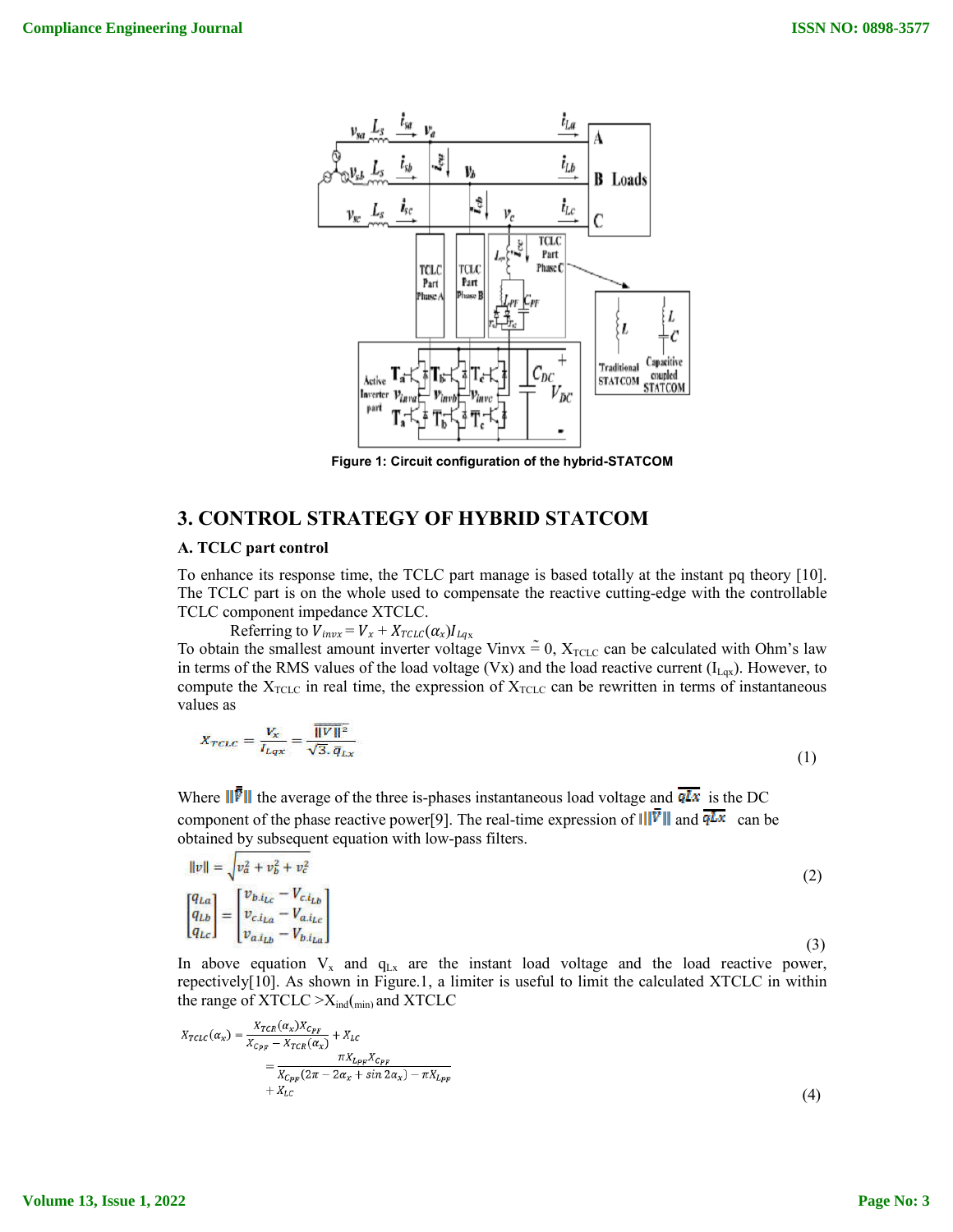#### **B. Active inverter part control**

In the proposed control strategy, the instantaneous active and reactive current id-iq method is implemented for the active inverter part to get better the overall performance of hybridSTATCOM under different voltage and current conditions, such as balanced and unbalanced and voltage fault. The active inverter part is used to improve the TCLC part characteristic by preventing the compensating current icx to its reference fee icx\* simply so the mistuning problem, the resonance problem, and the harmonic modern injection problem can be averted. The icx\* is designed with the aid of making use of the id-iq method due to the fact it is legitimate for distinctive voltage and current conditions The calculated icx\* contains reactive power, unbalanced power, and current harmonic components[11][12][13]. By calculating the compensating current icx to track its reference icx\*, the active inverter part can cmpensate for the load harmonic currents and enhance the reactive strength reimbursement ability and performance of the TCLC element beneath numerous voltage situations[14][15]. The icx\* can be calculated as

$$
\begin{bmatrix} i_{ca}^{*}\\ i_{cb}^{*}\\ i_{cc}^{*} \end{bmatrix} = \sqrt{\frac{2}{3}} \cdot \begin{bmatrix} 1 & 0\\ -1/2 & \sqrt{3}/2\\ -1/2 & -\sqrt{3}/2 \end{bmatrix} \begin{bmatrix} \cos \theta & -\sin \theta\\ \sin \theta & \cos \theta \end{bmatrix} \cdot \begin{bmatrix} i_{d} \\ i_{q} \end{bmatrix}
$$
(5)

Where  $i_d$  and  $i_q$  are the instantaneous active and reactive current, which contain DC components  $\overline{i}_d$ and  $\vec{i}_q$ , and AC components  $\vec{i}_d$  and  $\vec{i}_q$ ,  $\vec{i}_d$  is obtained by transient id through a high-pass filter.  $i_d \& i_q$ Are obtained by

$$
\begin{bmatrix} \mathbf{i}_{\mathbf{d}} \\ \mathbf{i}_{\mathbf{q}} \end{bmatrix} = \begin{bmatrix} \cos \theta_{\mathbf{a}} & \sin \theta_{\mathbf{a}} \\ -\sin \theta_{\mathbf{a}} & \cos \theta_{\mathbf{a}} \end{bmatrix} \begin{bmatrix} \mathbf{i}_{\alpha} \\ \mathbf{i}_{\beta} \end{bmatrix}
$$
(6)

In above equation, the currents (i<sub> $\alpha$ </sub> and i<sub> $\beta$ </sub>) in  $\alpha - \beta$  plane are transformed from a-b-c frames by,

$$
\begin{bmatrix} i_{\alpha} \\ i_{\beta} \end{bmatrix} = \begin{bmatrix} 1 & -1/2 & -1/2 \\ 0 & \sqrt{3}/2 & -\sqrt{3}/2 \end{bmatrix} \begin{bmatrix} i_{\text{La}} \\ i_{\text{Lb}} \\ i_{\text{Lc}} \end{bmatrix} . \tag{7}
$$

Where,  $i_{Lx}$  is the load current signal.

#### **C. Response Time of Hybrid-STATCOM**

The TCLC part has two back to back back connected thyristor in every phase which are triggered alternately in every half cycle, so that to control duration of the TCLC part is one cycle (0.05s). The proposed hybrid-STATCOM shape connects the TCLC part in collection with a right away operated active inverter part, which could extensively improve its overall reaction time. With the proposed controller, the active inverter part can restriction the compensating current icx to its reference value icx\* through pulse width modulation (PWM) manage, and the PWM manage frequency is set to be 12.5 kHz[14]. During the transient state, the response time of hybridSTATCOM can be separately discussed in the following two cases.

A) If the load reactive power is dynamically converting within the inductive range the reaction time of hybrid-STATCOM can be as fast as traditional STATCOM.

B) In evaluation, when the load reactive strength modifications from capacitive to inductive or vice versa, the hybrid STATCOM might also take about one cycle to settle down. The proposed hybrid STATCOM can be considered as a fast response reactive power compensator wherein the dynamic performances of hybrid-STATCOM will show through way of the simulation result.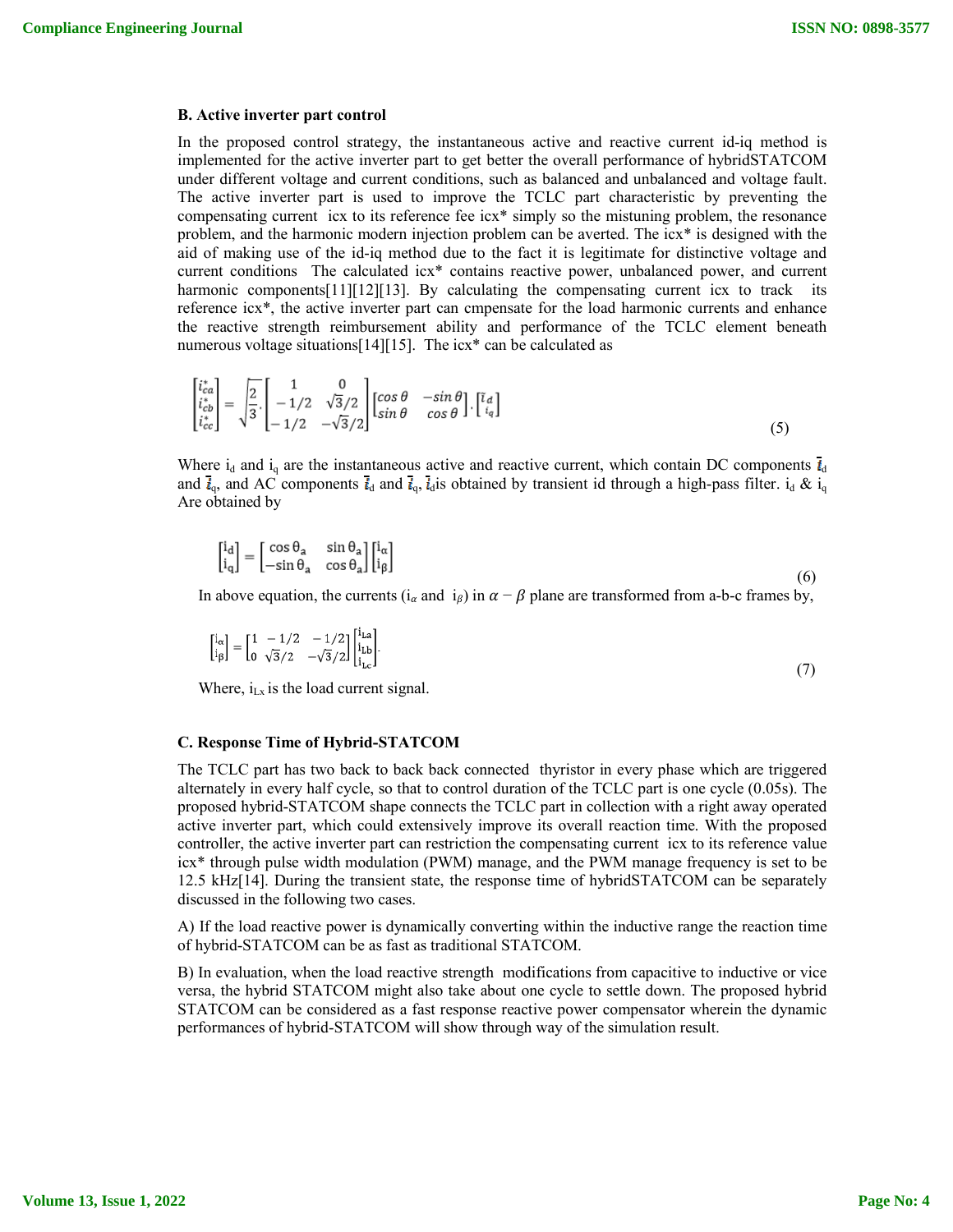

**Figure 2. Control strategy for hybrid STATCOM**

## **4. PERFORMANCE ANALYSIS**

In this section, the simulation results between traditional STATCOM,and the proposed hybrid-STATCOM are discussed and compared. The previous discussions of the essential inverter for these three STATCOMs are also verified by simulations. The simulation studies are conceded out with MATLAB. When the loading is inductive and light, traditional STATCOM requires a high dc-link voltage for compensation. The Matlab simulation of traditional and hybrid STATCOM consist of voltage source of 400v then source resistance of 0.04  $\Omega$  and impedance of 0.02mH The Matlab simulation of traditional STATCOM and hybrid STATCOM consist of three phase voltage source is connected to load. The three different loads are used.

- 1. Capacitive loading
- 2. Light Inductive loading
- 3. High Inductive loading

#### **A. Simulation model of Traditional STATCOM**



**Figure 3. Simulation model of Three Phase System Traditional STATCOM**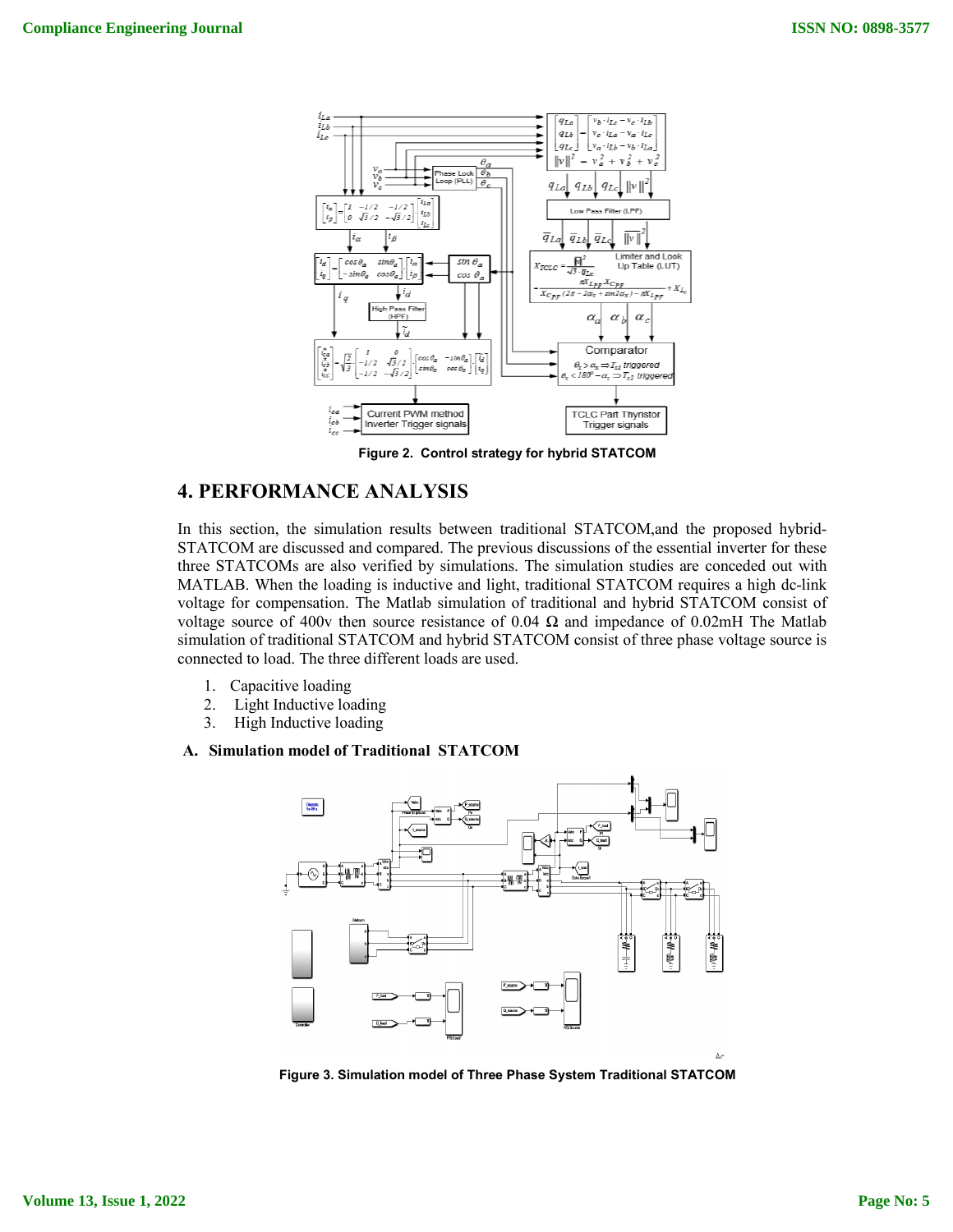### **B. Simulation model of Hybrid STATCOM**



**Figure 4. Simulation model of Three Phase System with Hybrid STATCOM**

## **5. EXPERIMENT RESULTS AND DISCUSSION**

The objective of the experiment results is to verify that the proposed hybrid-STATCOM has the characteristics of a wide compensation range and low dc-link voltage under different voltage and current conditions.Following are the standard grid parameters with considering line voltage, line Resistance, line inductance, and frequency which are shown by Ttable 1. And Table 2 shows the output values of total harmonics distortion (THD) according to change with load.

| Sr. No | <b>Parameter</b> | Value        |  |
|--------|------------------|--------------|--|
|        | Line Voltage     | 400V         |  |
| 2      | Line Resistance  | $0.04\Omega$ |  |
| 3      | Line Inductance  | 0.02mH       |  |
|        | Frequency        | 50Hz         |  |

**Table 1. Three Phase Transmition Line Grid Parameter**

|  |  | Table 2. Output Values of THD According to Load |  |
|--|--|-------------------------------------------------|--|
|  |  |                                                 |  |

| Sr. No | Load          | <b>STATCOM</b> | <b>THD</b> |
|--------|---------------|----------------|------------|
|        | 5kW<br>400VAR | Traditional    | 38.38%     |
|        | 5Kw<br>400VAR | Hybrid         | 17.43%     |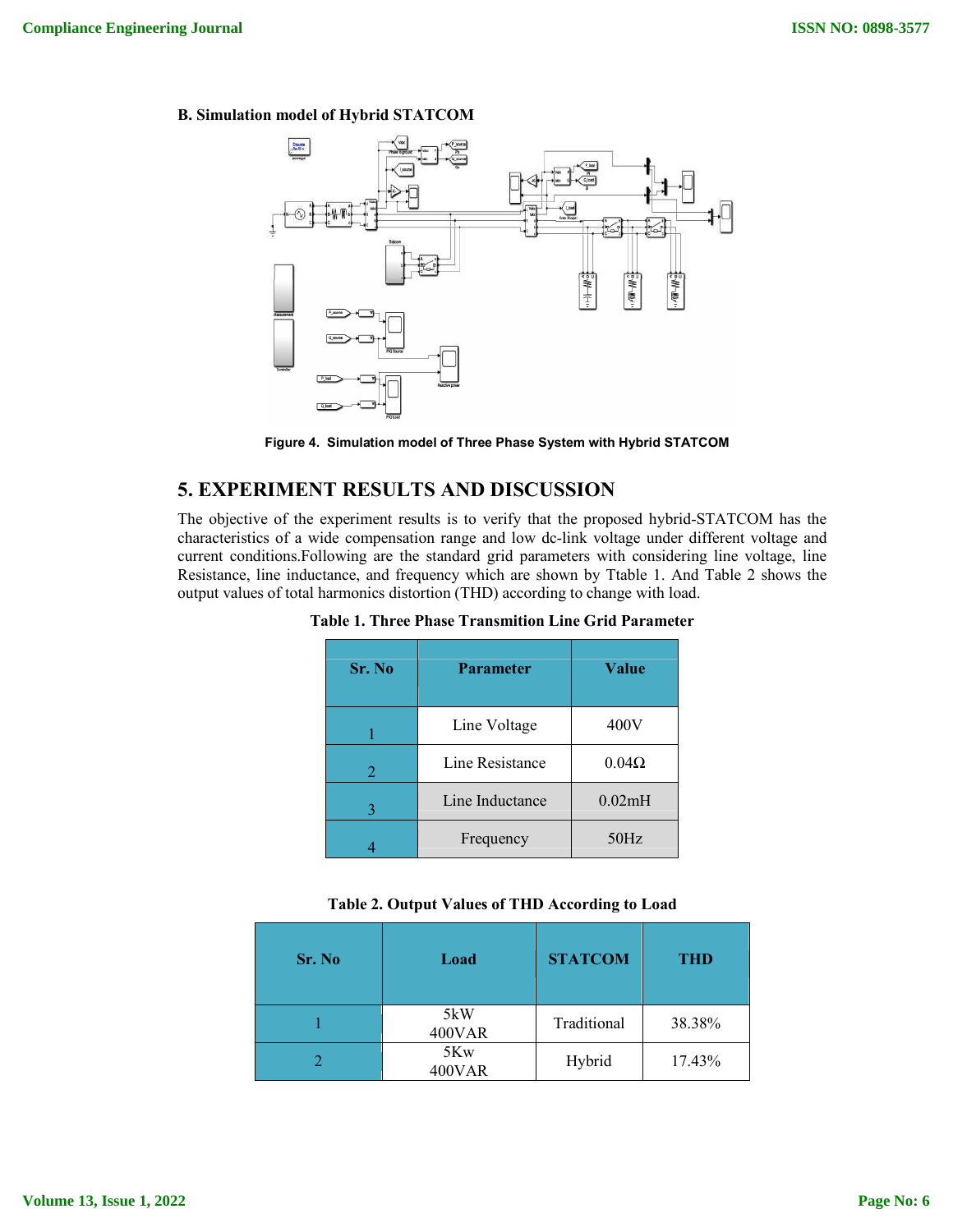## **6. GRAPHICAL REPRESENTATION**

#### **A. Graphical Representation of Power Measure at Source Side**

The below figure shows the graphical result of power measure at source side. We observed that before the time of 1second in which STATCOM connected in grid the active power which peak to load is increases and reactive power which fed by load is decreases.



**Figure 5. Graphical Representation of Power Measure at Source side**

#### **B. Graphical Representation Power Measure at Load Side**

The below fig shows the graphical results of power measure at load side. After we compensating the reactive power into the system we measured the load power. We apply the load of 5kw,400var find the active and reactive power.



**Figure 6.Graphical Representation of Power Measure at Load Side**

### **C. Graphical Representation of Power Injected by Hybrid STATCOM**

The below Figure. shows the graphical representation of Power injected by hybrid Statcom. The STATCOM injected reactive power in system. When it connected to grid it inject 5kw in grid.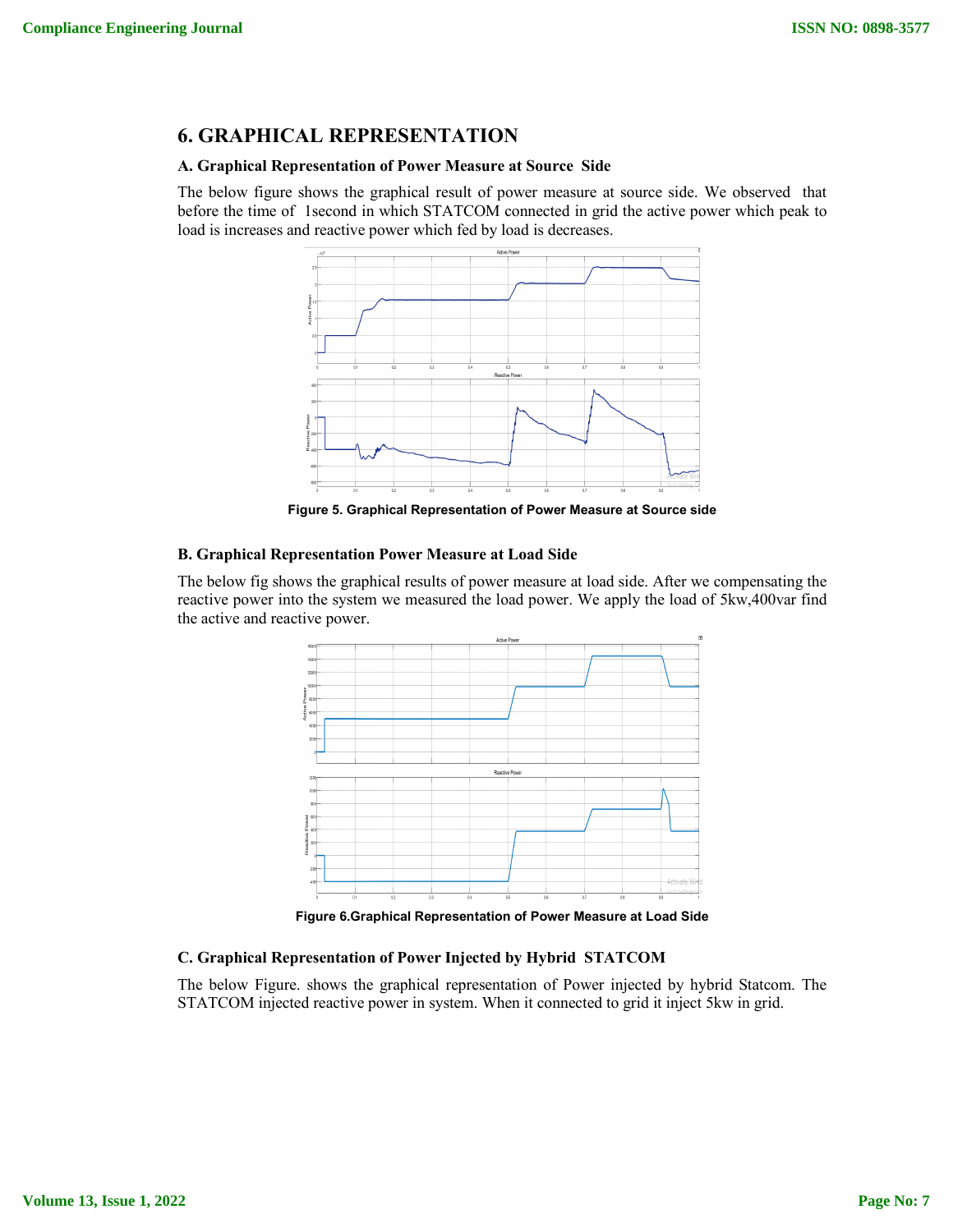

**Figure 7.Graphical representation of Power injected by hybrid STATCOM**

But at this time the huge problem of harmonics is created in grid system.so our main objectives are to inject reactive power and remove harmonics from the system. Therefore we consider the following case, In this case when we apply the load of 5kw 400 Var this time the traditional Statcom is used the Total harmonic distortion (THD) of 38.38% and hybrid Statcom used the Total harmonic distortion (THD) of 17.39%. From this both results we find that hybrid Statcom reduced the total harmonic distortion Which is shown by the below figure.



### **A. Traditional STATCOM**

**Figure.8.Graphical representation of traditional Statcom with THD 38.38%and Dynamic compensation waveforms of by applying traditional Statcom under different loadings cases**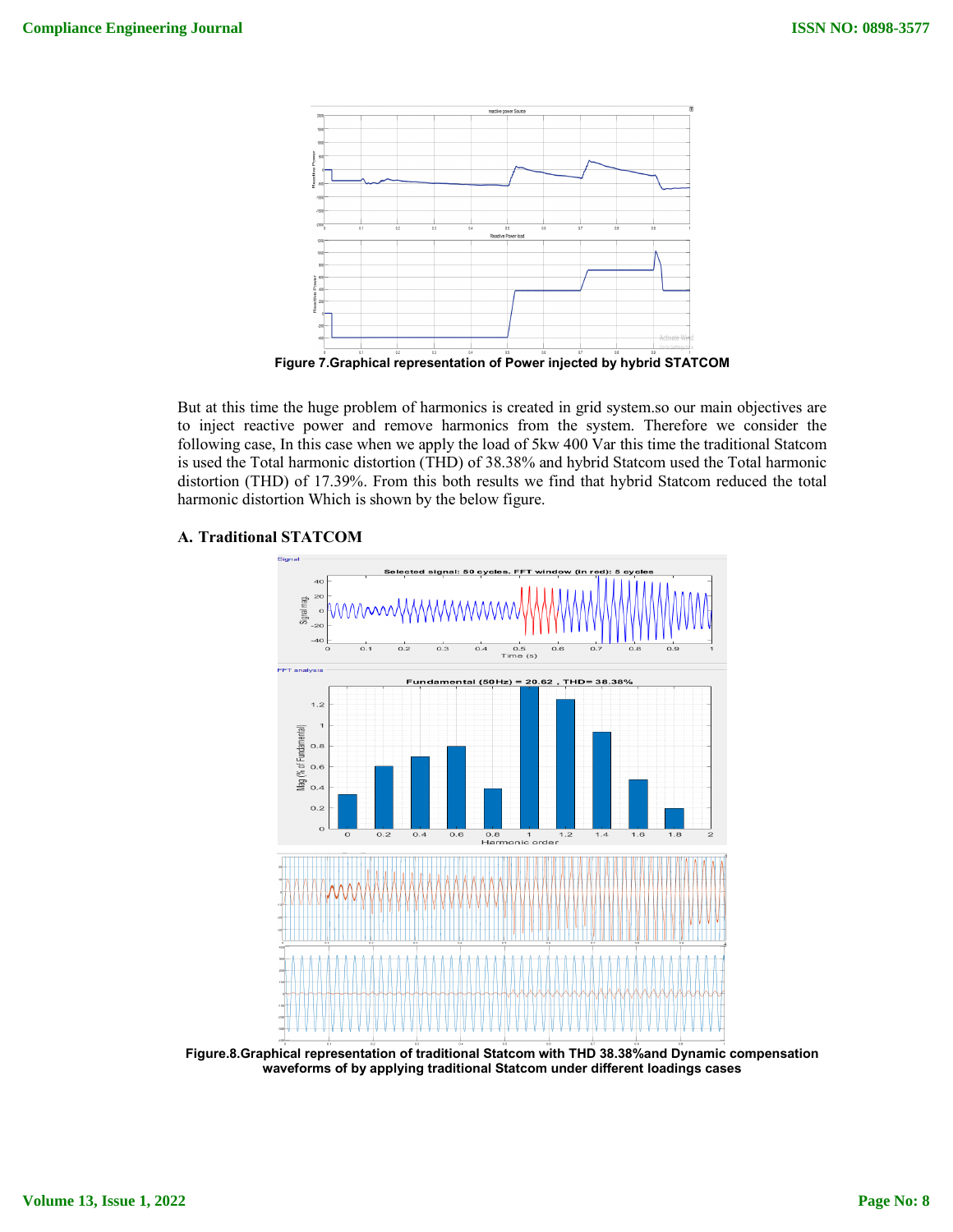### **B. Hybrid STATCOM**



**Figure 9.Graphical representation of Hybrid STATCOM with THD 17.43%and Dynamic compensation waveforms of by applying Hybrid STATCOM under different loadings cases**

## **CONCLUSION**

A hybrid-STATCOM in three-phase power system is projected and discussed as a cost-effective reactive power compensator for medium voltage level application. Simulation of hybrid-STATCOM for three different load (light inductive, highly inductive and capacitive) is completed using MATLAB simulink. From the simulation, the concept of hybrid-STATOM is understood. Its parameter design method is anticipated on the basis of consideration of reactive power compensation range & prevention of potential resonance problem. The TCLC part improves the reactive power compensation range & LC is designed to avoid the resonance problem. Active inverter part is designed to avoid the mistuning of firing angle of TCLC part. Moreover, the control strategy of the hybrid-STATCOM is developed under diverse voltage and current condition. The response time of hybrid STATCOM is faster than other conventional reactive power compensator. Hybrid STATCOM obtains the best performance under both inductive and capacitive loading.